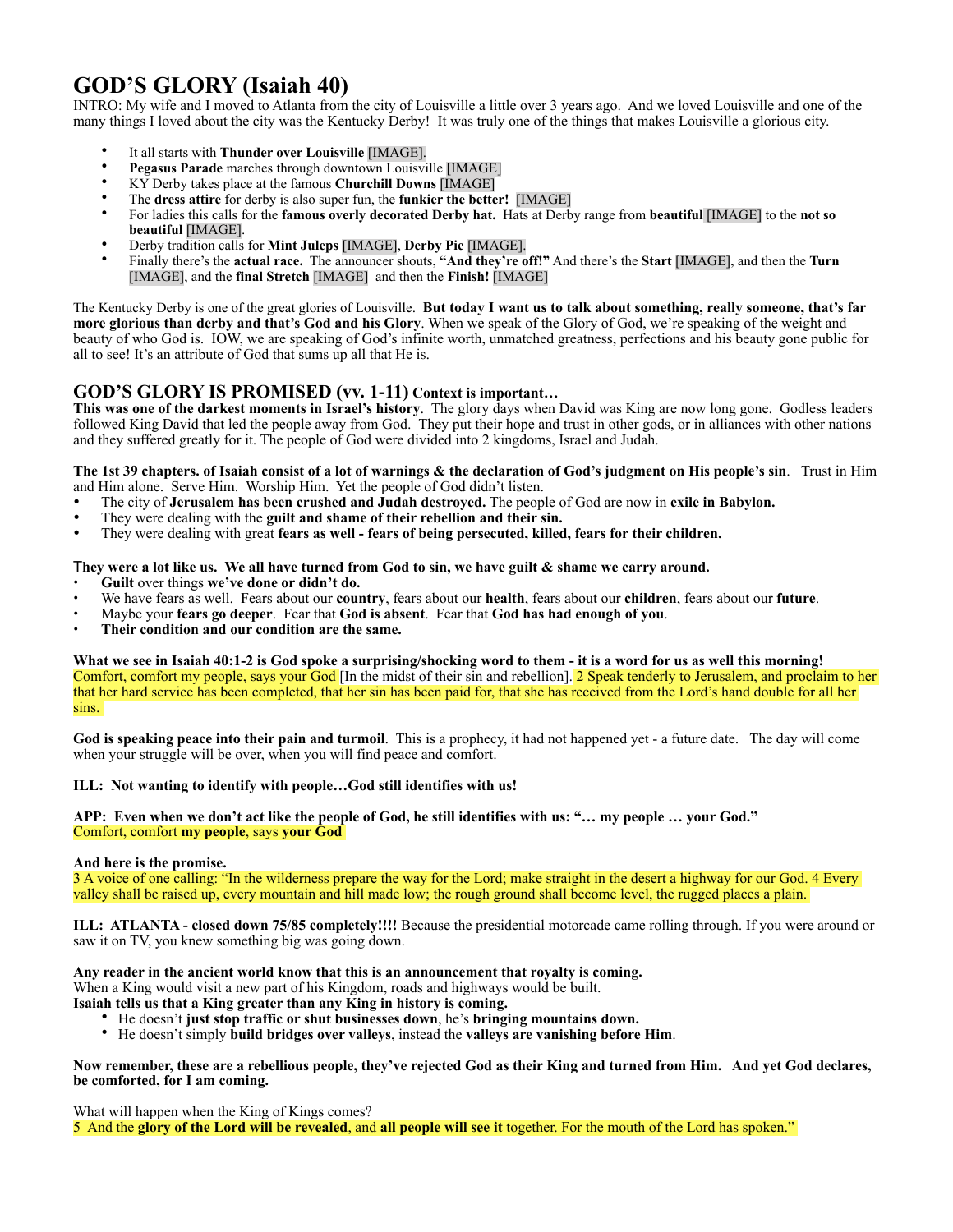This would have been shocking and confusing to them! They knew no-one could see the glory of God and live!

In Exodus 33, Moses asks God, show him his glory. God tells Him that no one can see His glory and live. 18 Moses said, "Please show me your glory." 19 And he said, "I will make all my goodness pass before you and will proclaim before you my name 'The Lord….20 But," he said, "you cannot see my face, for man shall not see me and live."

Now here we have God saying the only way to live and be comforted is to see the revealing of God's glory! So what is he referring to that will bring life and comfort instead of death?

He is speaking about the future revealing of the glory of God in the person of Jesus Christ who is the ultimate display of the glory of God.

In the beginning was the Word, and the Word was with God, and the Word was God…14 The Word became flesh and made his dwelling among us. **We have seen his glory, the glory of the one and only Son,** who came from the Father, full of grace and truth. - John 1:1,14

### 3 The Son is the **radiance of God's glory**

**Not just speaking of his coming but of his dying on a cross for the sins of his people!** The display of God's glory is nowhere greater than at the cross of Christ! At the cross we see all the attributes of God radiantly displayed - **his love, mercy, grace, wisdom, power, wrath, justice, patience, his goodness and on and on it goes!** 

#### **So what we are seeing here in Isaiah 40:5 is the Gospel beautifully displayed!**

**A** Rebellious people, a God-forsaking people, who have run after other gods to worship, who have run into the arms of sin, and yet God in his sheer grace and love for them promises not to punish them as they deserve but to comfort and bring them into his presence clean and forgiven by revealing his glory in the crucifixion of Jesus "the Lord of glory" (1 Corinthians 2:8).

#### **Even when they deserved to see his glory and die, he promises to reveal his glory in Jesus death and resurrection so anyone who repents of their sins and trusts in Jesus will experience eternal life!**

And they can be assured God will do this because his His word and his promises to reveal his glory stands forever! 6 A voice says, "Cry out." And I said, "What shall I cry?" "All people are like grass, and all their faithfulness is like the flowers of the field. 7 The grass withers and the flowers fall, because the breath of the Lord blows on them. Surely the people are grass. 8 The grass withers and the flowers fall, **but the word of our God endures forever.**"

Even though they don't last forever, they can be assured God will reveal his glory to comfort them because his word and his glory last forever!

Then God tells Isaiah go tell everyone about the glory of God that is to come! 9 You who bring good news to Zion, go up on a high mountain. You who bring good news to Jerusalem, lift up your voice with a shout, lift it up, do not be afraid; say to the towns of Judah, **"Behold your God!"** 

**And that is exactly what Isaiah does for the rest fo Chapter 40. He invites us to "Behold our God" through the eyes of God!**   $T/S$ 

# **GOD'S GLORY IS INCOMPARABLE**

10 **See**, the **Sovereign Lord** comes with power, and **he rules** with a mighty arm. **See**, **his reward** is with him, and his **recompense accompanies him.** 

Isaiah is making it clear that God is the Sovereign King of Kings, God rules all, and He judges all!

He is the terrifying Warrior of Revelation 19 who is coming again with **eyes of blazing fire**, **many crowns on his head**, "**King of Kings and Lord of Lords" tattooed down his leg** and a **sword in his hand**, **wearing a robe dipped in blood**, riding on a **white horse** with the **armies of heaven** following him **to slaughter evildoers until their blood runs through the streets like a river.**

**God is Sovereign, rules over all and judges all, and yet at the same time He gently loves and carries His people close to His heart like a Shepherd!** 

11 He tends his flock **like a shepherd:** He gathers the lambs in his arms and carries them close to his heart; he gently leads those that have young.

**Behold your God! Who is the the Great Warrior and The Great Shepherd!** 

- **And we see the same thing in Jesus, the glory of God revealed!**
- He made **water into wine for a wedding** and he made a **whip of judgment for his enemies**.
- He is **all-powerful**, yet He became the **servant of all**. Demonstrating **ultimate power**, and **ultimate love**.
- He is the **King of infinite majesty who is unceasingly worshipped by the angels**, But He is also the **servant of complete humility** who **rode a donkey** on his way to **die in shame on a cross.**
- He is the **Creator of all things** and yet He is also the **GOOD Shepherd who lays down His life for His sheep**.
- The **King of Kings**, became the **Savior of the World through His sacrifice**.
- **• How the Lord of Glory Jesus Christ could stoop so low to save sinners like us?!?!?! BEHOLD YOUR GOD!!!!!**

12 Who has measured the waters in the hollow of his hand?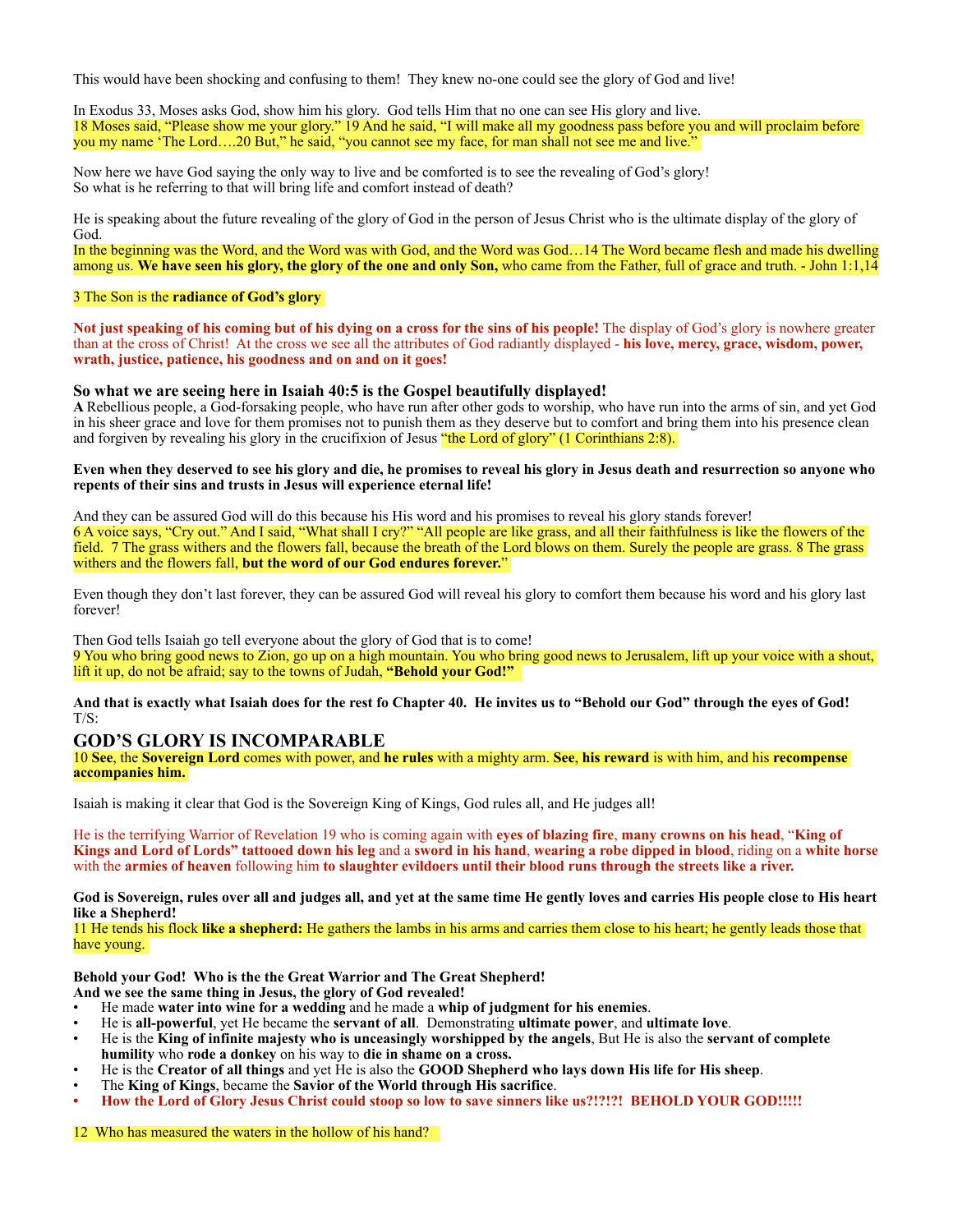- God holds all the waters of all the oceans (6 miles deep), lakes, and rivers in the cup of his hand!
- If a human tried to scoop out even a bathtub full of water, it would take more than one thousand handfuls to empty the bath tub!

# 12 Who…with the breadth of his hand marked off the heavens?

God measures all of creation by the span between God's outstretched thumb and pinkie! Behold your God!

Who has held the dust of the earth in a basket, or weighed the mountains on the scales and the hills in a balance? The entire weight of the earth feels like picking up a grain of sand to God! Behold your God!

13 Who can fathom the Spirit of the Lord, or instruct the Lord as his counselor? 14 Whom did the Lord consult to enlighten him, and who taught him the right way? Who taught him the path of justice, and taught him knowledge, and showed him the way of understanding?

### **Q: What expert would God go to for counsel, what school does God attend to learn justice?**

**Q: Who shows God how things work? The answer to all these questions are obvious—NO ONE!**

**Has it ever occurred to you that nothing has ever occurred to God?** God has never learned anything and never will!

- When God created everything, **he needed nothing**. All the **ideas**, all the **genius**, were **his alone.**
- God imagined every **tropical fish**. He established **every function of gravity.** He **shaped galaxies**. He imagined the **colors of a sunset**. He came up with the **human body with all its complexity**!
- He came up with it **all**, by himself, out of his own super-intelligence.

**There is no creator, sustainer and counselor like God. God's glory is incomparable. Behold your God! Amen!** 

15 Surely the nations are like a drop in a bucket they are regarded as dust on the scales; he weighs the islands as though they were fine dust…17 Before him all the nations are as nothing; they are regarded by him as worthless and less than nothing.

**ILL:** If you were carrying a bucket full of water and you stumbled and one tiny drop flew to the ground, would you go back and refill the bucket? Of course not. Why? One drop just doesn't matter, its insignificant! Thats what the nations are in God's sight!

#### **When Isaiah compares all the Nations to God, the nations add up to nothing before him—less than nothing. A minus!**

**18 With whom, then, will you compare God? To what image will you liken him?** 19 As for an idol, a metalworker casts it, and a goldsmith overlays it with gold and fashions silver chains for it. 20 A person too poor to present such an offering selects wood that will not rot; they look for a skilled worker to set up an idol that will not topple.

God who rules the universe lines up these pathetic idols of our making alongside himself. How laughable the comparison is!

- All the lifeless idols must **be nailed down so they wont fall over!**
- The true an living God **needs no such help from anyone!**

#### **BL: He needs nothing from us, he is SELF-SUFFICIENT! But on the flip side, we need him for everything, we are completely GOD-DEPENDENT!**

#### "'**In him** we live and move and have our being' - Acts 17:28

21 Do you not know? Have you not heard? Has it not been told you from the beginning? Have you not understood since the earth was founded? 22 He sits enthroned above the circle of the earth, and its people are like grasshoppers. He stretches out the heavens like a canopy, and spreads them out like a tent to live in. 23 He brings princes to naught and reduces the rulers of this world to nothing. 24 No sooner are they planted, no sooner are they sown, no sooner do they take root in the ground, than he blows on them and they wither, and a whirlwind sweeps them away like chaff. **25 "To whom will you compare me? Or who is my equal?" says the Holy One. 26 Lift up your eyes and look to the heavens**: **Who created all these? He who brings out the starry host one by one and calls forth each of them by name. Because of his great power and mighty strength, not one of them is missing.** 

It is God who created each star and brings them out one by one and sets them in their place every night. He calls each by name and keeps each one burning moment by moment! He is their Maker and Master!

**We should be awestruck at the greatness of God displayed in the heavens.** 

- Here we are on **tiny Planet Earth.**
- The **closest star to us is the sun**.
- The **sun generates energy** with the **same explosiveness as a nuclear bomb!**
- The **surface of the sun is a relatively cool 10,000 degrees**, while the **center is a toasty 27,000,000 degrees.**
- The **diameter of the sun is 870,000 miles**, **109 times larger than the earth**, and its **volume could contain 1,000,000 earths.**
- Its **luminosity** is equal to **four million trillion 100-watt lightbulbs**—more than we could ever find at **Home Depot.**

# **And get this, the sun is just an average star!**

- Our solar system is inside the galaxy called **the Milky Way.**
- The Milky Way is **104,000 light-years across, containing over 100 billion stars.**
- To **count them one by one would take us over 3,000 years.**
- And according to the latest probings of the Hubble Space Telescope, there are **hundreds of billions of galaxies in God's universe!**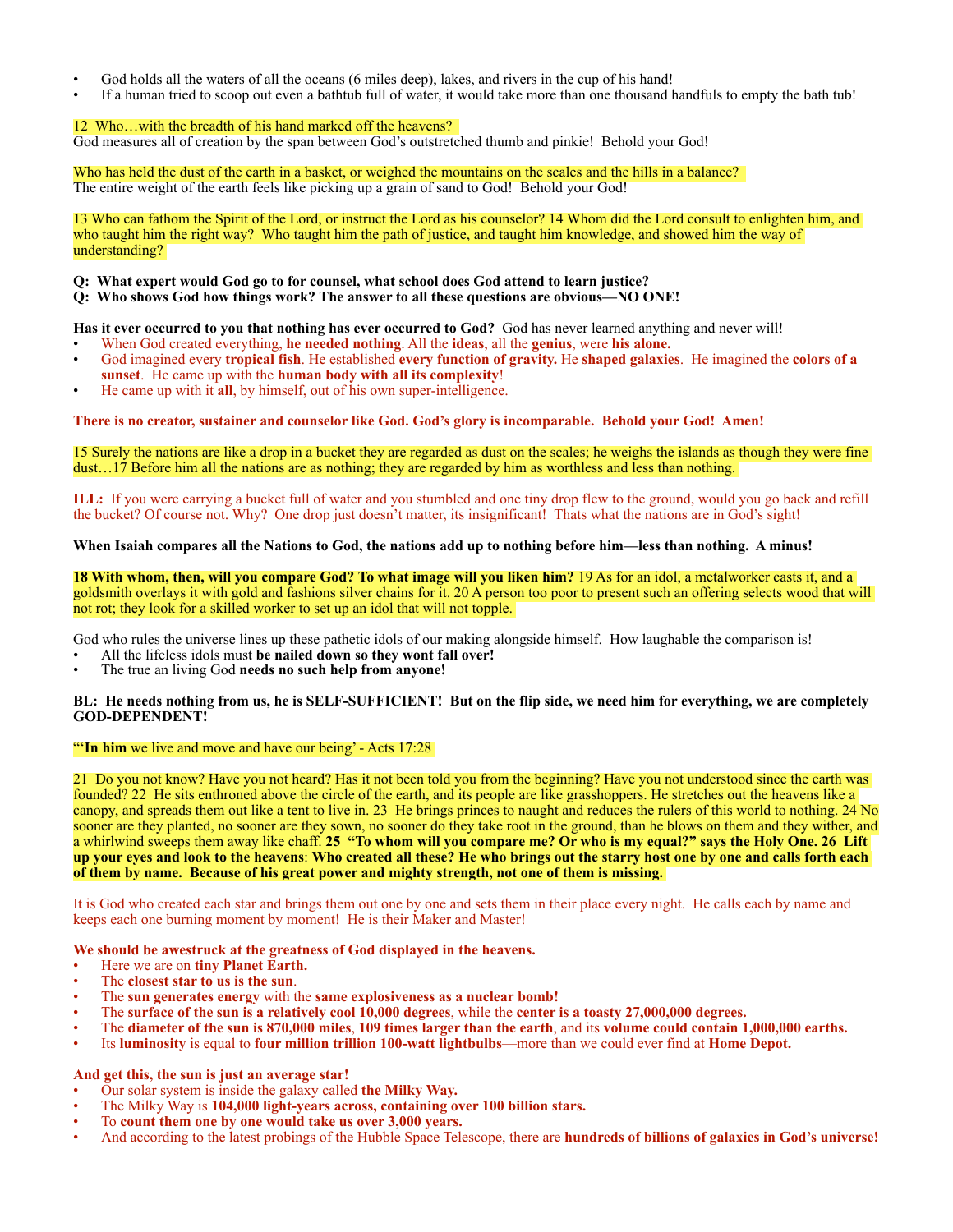### **We are dwarfed by the creation; but the creation is dwarfed by God.**

#### 25 **"To whom will you compare me? Or who is my equal?"** says the Holy One. **NO ONE!!!!!!**

**APP: This reality should cause us to shout out "Oh!" "That's right! Oh!"** When we lose this "Oh!" we lose our soul!

- Q: **Do you want to know why so many believers are just going though the motions just "getting by**" in the Christian life?
- It's because when they think of God, **instead of "Oh"** Our response is, **"Who?" of ignorance**, or a **"So what?" of who cares!**

# **The primary reason people are in bondage to sin is because people are bored with God.**

Listen, **That sinful habit we struggle with daily, that addiction that keeps us in guilt and shame will only be overcome when our heart, soul and mind are captivated by the majesty, mercy, grace, splendor and beauty of God's glory!**

- Thats why Isaiah's single plea is "BEHOLD YOUR GOD!"
- Yes, this world full of "Oh"s…. but they can't compare to the infinite "Oh"s that God gives when you behold him!

#### T/S:

# **GOD'S GLORY BRINGS RENEWAL (vv. 27-31)**

27 Why do you complain, Jacob? Why do you say, Israel, "My way is hidden from the Lord; my cause is disregarded by my God"? **God's people we're saying, "The Lord doesn't care about us! The Lord has forgotten us! The Lord doesn't see that we need help!**"

That's how we feel a lot of the times isn't it? Like the Lord just doesn't care about our pain and our problems. But that's just not true. **God never forgets, never overlooks, never abandons, never loses interest, never stops caring about his people!** 

28 Do you not know? Have you not heard? The Lord is the everlasting God, the Creator of the ends of the earth. He will not grow tired or weary, [God is not like us. We get tired and weary; God does not!] and his understanding no one can fathom. 29 He gives strength to the weary and increases the power of the weak. 30 Even youths grow tired and weary, and young men stumble and fall; 31 but those who **wait for the Lord** will renew their strength.

Notice what the text says. It doesn't say those who wait will renew their strength! Nothings more exhausting than waiting! Amen! **It says those who WAIT ON THE LORD will renew their strength.** 

- We tend to hear, "trust God while you wait on the thing...." And because of that we miss the key to everything!
- God is redirecting our focus! He is saying, "WAIT ON ME!" Bring God our need, longing, hearts desire, pain, problem, hopes... Instead of fixating on the outcome, fixate on the Lord!
- Waiting in Scripture isn't passive. No, waiting in the Bible is a watchman on a wall anxiously and joyfully expecting GOD, knowing he will show up!!!!!
- Waiting on the Lord means we actively and carefully watch for every hint of God showing up and showing out in our lives! Then we thank him and praise him for it!

**BL: If you wait on the LORD, you will always, without fail, get what your waiting on: THE LORD HIMSELF!** 

# **Q: How does God renew the strength of those who wait on the Lord?**

### **1. They will soar on wings like eagles.**

#### They will soar on wings like eagles;

There are times when we feel **defeated and deflated and unable to rise above our circumstances.**

- Here he promises that we will soar on wings like eagles.
- It's a picture of **soaring above our problems, our sin, valleys, and crazy emotions by the grace and glory of God.**

**2.** Those who wait on the Lord **will run and not grow weary.** they will run and not grow weary,

#### **The writer of Hebrews reminds us that life is a race.**

Let us run with perseverance the race marked out for us, **2** fixing our eyes on Jesus, the pioneer and perfecter of faith. - Hebrews 12:2 The secret to running the race is "fixing our eyes on Jesus." Waiting on the Lord!

# **3. God's glory helps us walk when we are weak and laid low.**

they will walk and not be faint.

BEHOLD YOUR GOD of Glory who brings renewal to the weak, downcast, hurting, and the underserving sinner!

No wonder all throughout the Bible the people of God declaring these things…. "May those who love your salvation say evermore, 'God is great!'" - Psalm 70:4 Not mainly salvation is great, but my God is Great!

The LORD is my portion and my cup. - Psalm 16:5